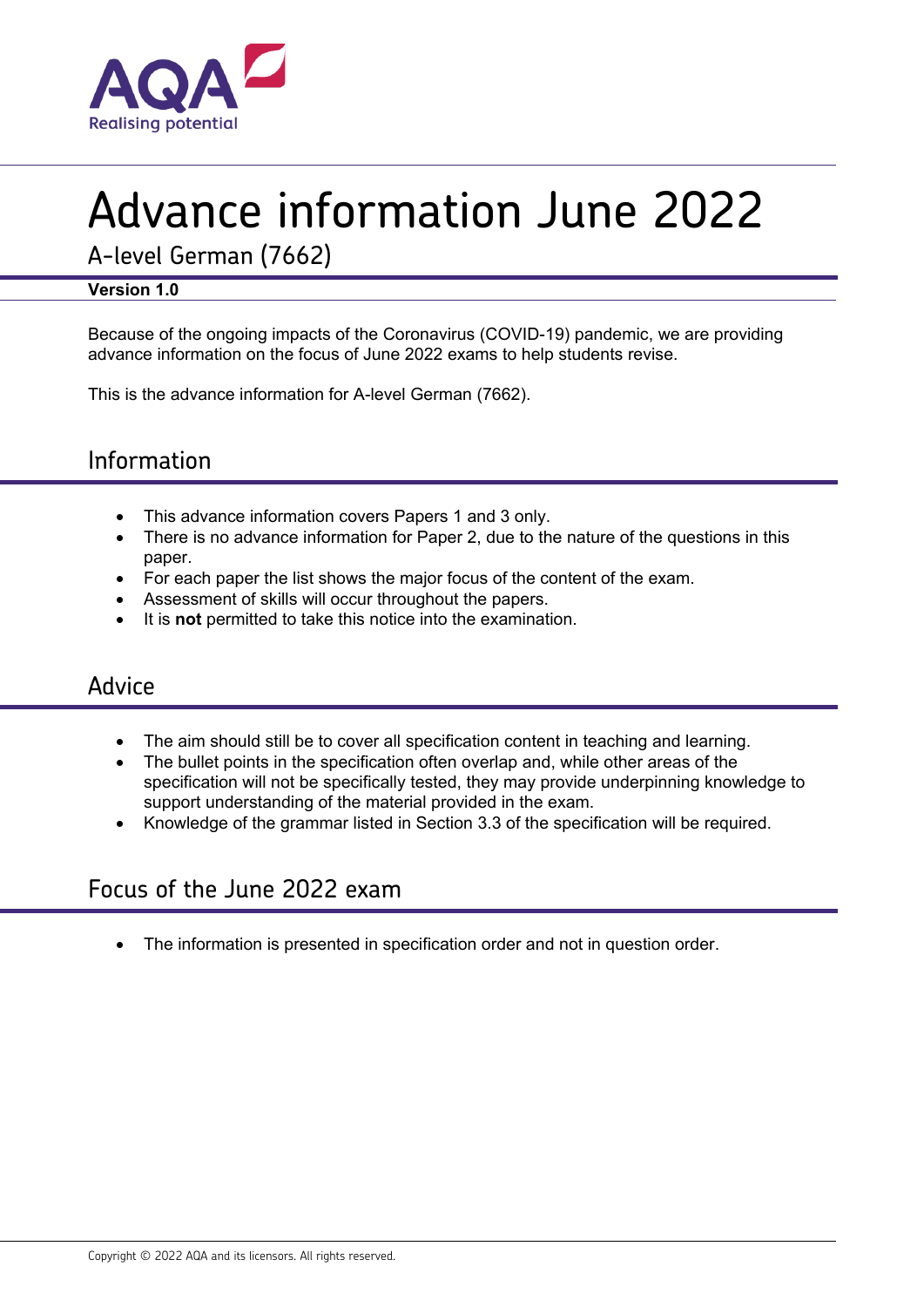# **Paper 1: Listening, Reading and Writing**

# **3.1.1 Aspects of German-speaking society**

# **The digital world (Die digitale Welt)**

Das Internet

#### **Youth culture: fashion and trends, music, television (Jugendkultur: Mode, Musik und Fernsehen)**

Die Rolle des Fernsehens

# **3.1.2 Multiculturalism in German-speaking society**

### **Immigration (Einwanderung)**

Migrationspolitik

### **Integration (Integration)**

Maßnahmen zur Integration

#### **Racism (Rassismus)**

Der Kampf gegen Rassismus

# **3.2.1 Artistic culture in the German-speaking world**

#### **Festivals and traditions (Feste und Traditionen)**

Vielfältige Feste und Traditionen in verschiedenen Regionen

#### **Cultural life in Berlin, past and present (Das Berliner Kulturleben damals und heute)**

Berlin – geprägt durch seine Geschichte

# **3.2.2 Aspects of political life in the German-speaking world**

# **Germany and the European Union (Deutschland und die Europaïsche Union)**

Die Rolle Deutschlands in Europa

# **Politics and youth (Die Politik und die Jugend)**

Schwerpunkte der Jugendpolitik

#### **German re-unification and its consequences (Die Wiedervereinigung und ihre Folgen)**

Friedliche Revolution in der DDR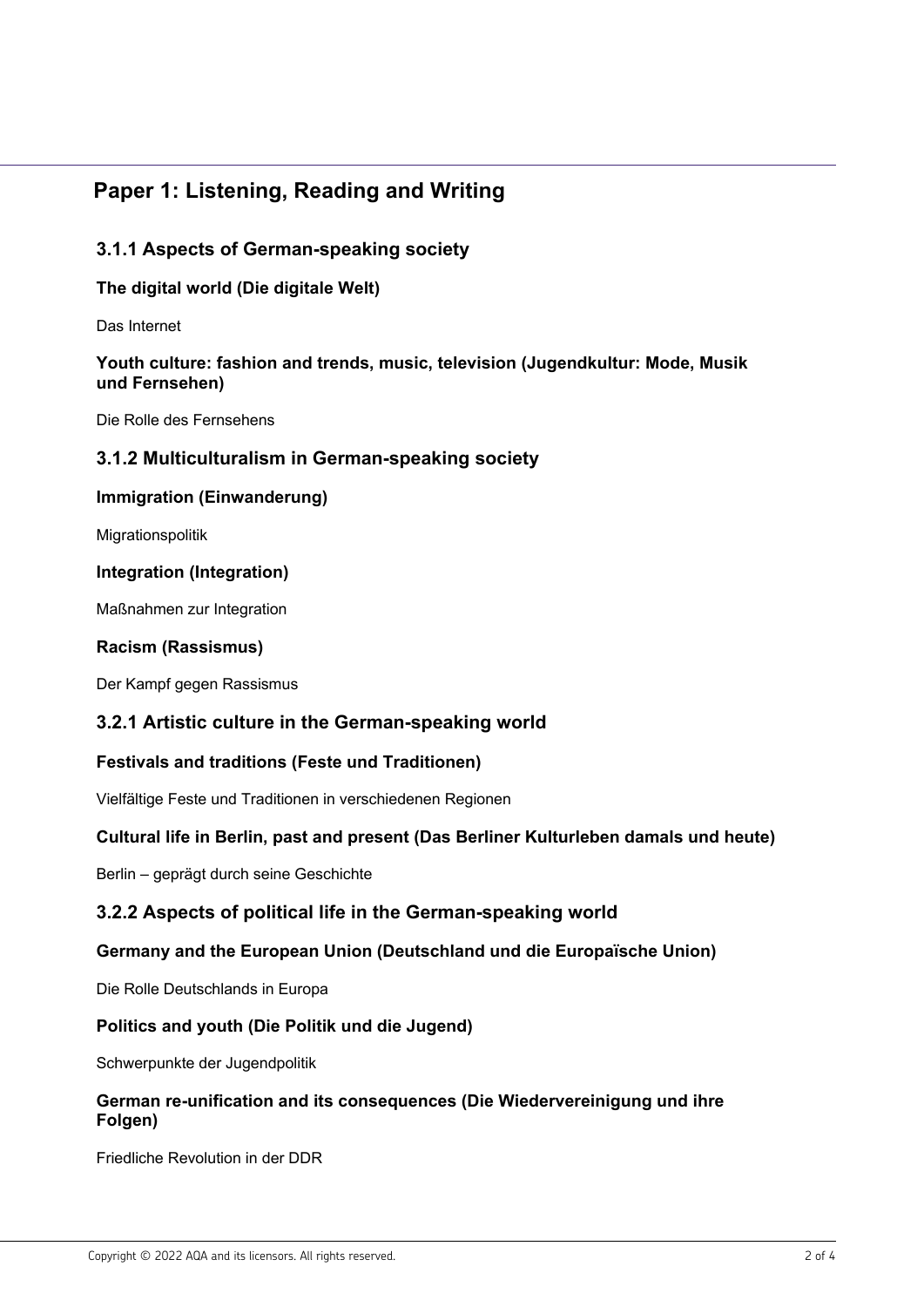# **Paper 3: Speaking**

# **3.1.1 Aspects of German-speaking society**

### **The changing state of the family (Familie im Wandel)**

Verschiedene Familienformen

#### **The digital world (Die digitale Welt)**

Die Digitalisierung der Gesellschaft

#### **Youth culture: fashion and trends, music, television (Jugendkultur: Mode, Musik und Fernsehen)**

Mode und Image

# **3.1.2 Multiculturalism in German-speaking society**

#### **Immigration (Einwanderung)**

Migrationspolitik

#### **Integration (Integration)**

Maßnahmen zur Integration

#### **Racism (Rassismus)**

Die Opfer des Rassismus

# **3.2.1 Artistic culture in the German-speaking world**

#### **Festivals and traditions (Feste und Traditionen)**

Feste und Traditionen – ihre soziale und wirtschaftliche Bedeutung heute

# **Art and architecture (Kunst und Architektur)**

Kunst und Architektur – Vergangenheit, Gegenwart, Zukunft

#### **Cultural life in Berlin, past and present (Das Berliner Kulturleben damals und heute)**

Theater, Musik und Museen in Berlin